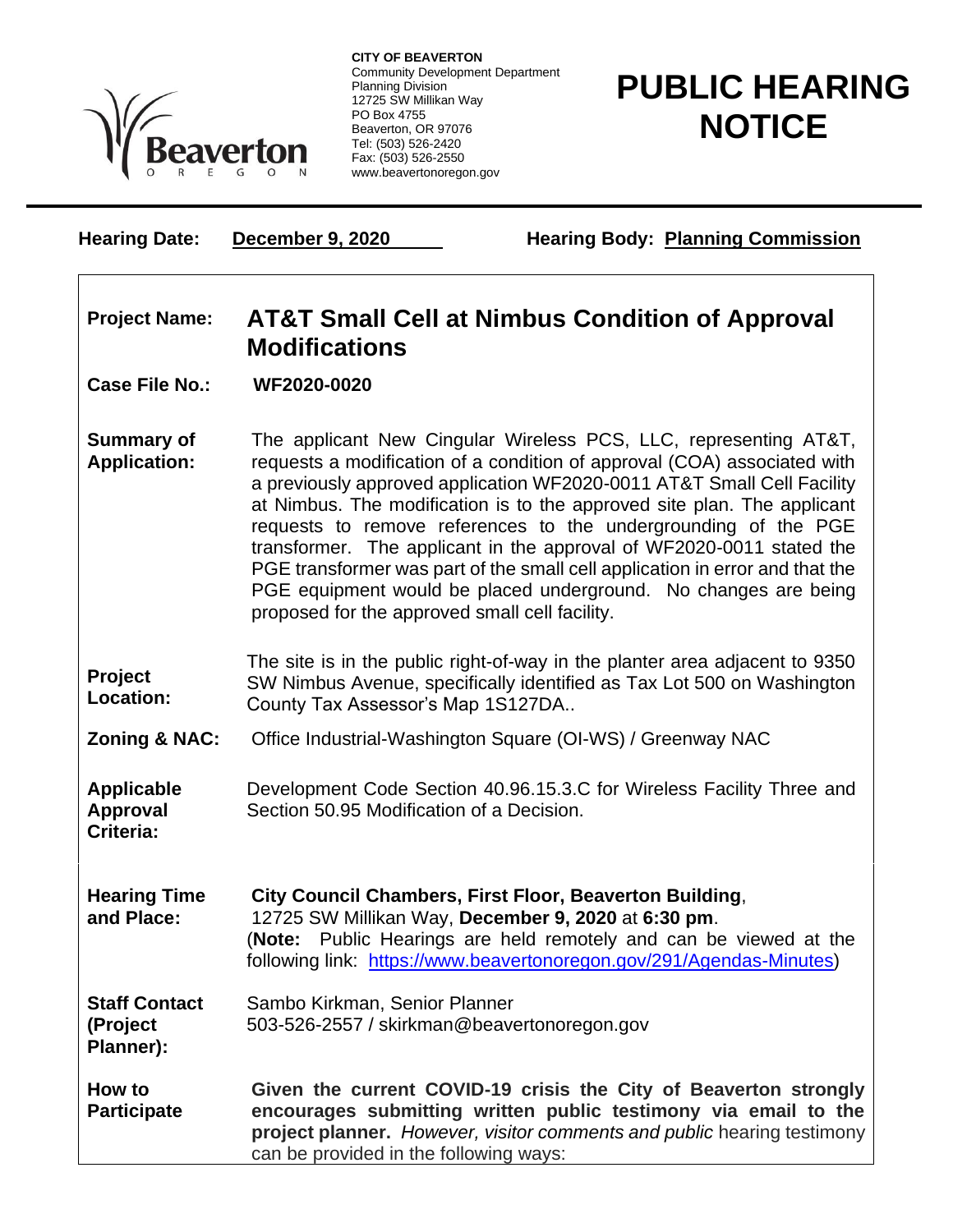| • In writing via email to the project planners                                           |
|------------------------------------------------------------------------------------------|
| skirkman@beavertonoregon.gov_or                                                          |
| mailboxceddplanning@beavertonoregon.gov                                                  |
| • In writing via mail to project planner to PO Box 4755, Beaverton,                      |
| OR 97076                                                                                 |
| • Over the phone during the live Planning Commission meeting by<br>calling 503-755-9544. |
| • In person on a video link. The Planning Commission Meeting can                         |
| be viewed from the Beaverton Building Council Chambers, and in-                          |
| person public hearing testimony may be provided on a computer                            |
| set up in the Beaverton Building.                                                        |

\*\*\*NOTE: *The City of Beaverton has declared a State of Emergency due to COVID-19 and the Community Development Department is closed to the public until further notice. The Community Development Department is evaluating temporary changes to processes and procedures to respond appropriately to the COVID-19 State of Emergency and is committed to ensuring that the land use review process continues*  to fulfill the requirements of state and local law while protecting the health and wellbeing of the *community.*\*\*\*

Pursuant to Section 50.88 of the Beaverton Development Code, written comments or exhibits submitted prior to the hearing in order to be submitted by staff at the hearing must be received by the City Recorder or project planner no later than 4:30 p.m. on the day of the scheduled hearing. To be made a part of the written staff report, correspondence needs to be received by Friday, November 27, 2020. All written testimony provided prior to the meeting will be provided to Planning Commission prior to their decision. Please reference the Case File Number and Project Name in your written comments. Comments are encouraged be provided comment via email to [skirkman@beavertonoregon.gov.](mailto:skirkman@beavertonoregon.gov)

A copy of all documents and evidence submitted by or on behalf of the applicant, and applicable review criteria, are available for inspection. Please contact the project planner for more information or to view documents electronically. A copy of the staff report will be available for inspection at no cost at least seven (7) calendar days before the hearing. A copy of any or all materials will be provided at a reasonable cost. A copy of the staff report may also be viewed online at: [www.beavertonoregon.gov/DevelopmentProjects](http://www.beavertonoregon.gov/DevelopmentProjects)

Staff strongly encourages you to participate in the public process by reviewing documents online and viewing the public meeting at [https://www.beavertonoregon.gov/291/Agendas-Minutes.](https://www.beavertonoregon.gov/291/Agendas-Minutes) If you do not have the technology to view documents, watch, or participate in the meeting, please contact the project planner for additional support.

The Planning Commission shall conduct hearings in accordance with adopted rules of procedure and shall make a decision on the development application after the hearing closes. Failure to raise an issue in a hearing, by testifying in person or by letter, or failure to provide statements or evidence with sufficient specificity to afford the decision making authority an opportunity to respond to such issue, precludes appeal to the Land Use Board of Appeals on the issue.

*Accessibility information: This information can be made available in large print or audio tape upon request. Assistive listening devices, sign language interpreters, or qualified bilingual interpreters can be made available at any public meeting or program with 72 hours advance notice. To request these services, contact Steve Regner by calling 711 503-256-2557 or email [skirkman@beavertonoregon.gov](mailto:skirkman@beavertonoregon.gov)*